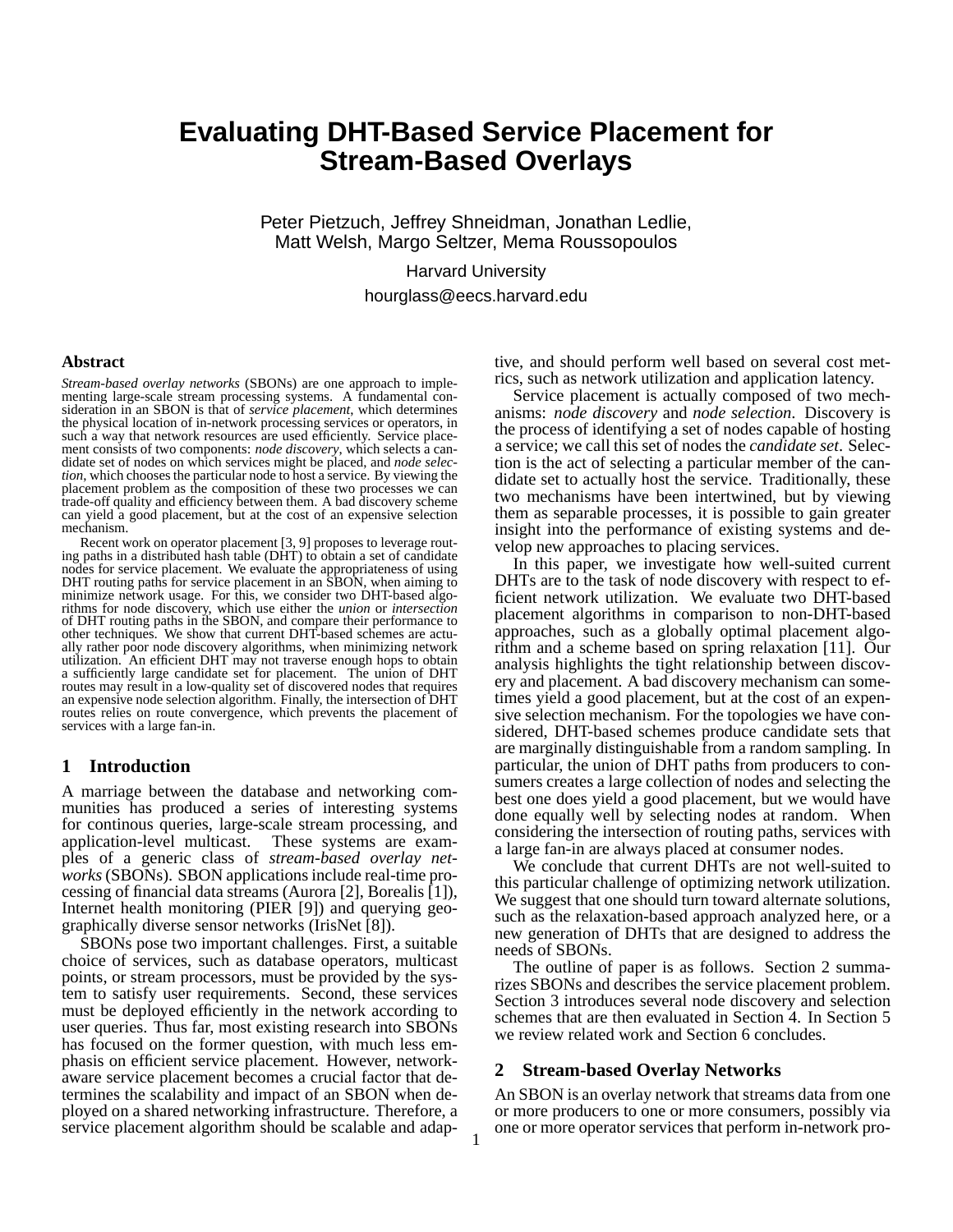cessing. In an SBON, *circuits* interconnect multiple *services*. A circuit is a tree that specifies the identities and relationships between services in a data stream and corresponds to a query. Services that are part of a circuit are connected with *circuit links*.

We model a circuit as a logical query statement that is then *realized* on physical nodes. Some logical elements are constrained when the query is first stated. For example, the destination and data sources are specific physical nodes. We call these elements *consumer* and *producer* services, respectively, and consider them *pinned* because their logical-to-physical mapping is fixed. Other services, *e.g.,* a *join* operator, might be placed at any appropriate node in the network. We call these unassigned logical services *unpinned*. Logically, a join operator resides between two or more producers and one or more consumers, but its physical mapping is unassigned, *i.e.,* it is initially *unplaced*.

# **2.1 Placement Problem**

Determining a placement for unpinned services is the fundamental placement problem in an SBON. Some placements are better than others: each placement has a *cost* and the quality of a placement is revealed by a *cost function*. Therefore, a solution to the placement problem calculates a valid placement for all unplaced services that minimizes the total incurred cost in the SBON.

Cost functions in an SBON can be categorized into two classes. Minimizing *application-specific* costs, such as circuit delay and jitter, addresses the application's desire for quality of service in the SBON. *Global* cost functions, such as network utilization and resource contention, attempt to capture the impact of a placement decision on other participants of the SBON.

In this paper, we concentrate on the global cost of utilizing the network when streaming data through the SBON, which is important in cooperative network environment, such as PlanetLab. One way to capture overall network utilization is the *bandwidth-latency* (BW-Lat) product, which is the sum of the *data rates* consumed by circuit links multiplied by their communication *latencies* calculated over all circuit links. The BW-Lat product captures network utilization as the amount of in-transit data in the network at a particular point in time.

The rationale behind this cost function is that the less data is put into the network by a placed circuit, the more network capacity is available to other circuits or applications. The BW-Lat cost function makes the assumption that high latency network links are more costly to use than low latency ones. Often high latency indicates network congestion or long geographical distance that means higher network operating costs. In both cases, the utilization of such links should be reduced. By factoring in the used bandwidth of a circuit link into the BW-Lat metric, the cost is proportional to the amount of network traffic used by a circuit. In other words, overall network utilization can be reduced more when good placement decisions are chosen for circuits with a high data rate.

# **3 Placement Algorithms**

Many service placement algorithms can be viewed as consisting of two steps: *node discovery* and *node selection*. *Node discovery* identifies a subset of all nodes in the SBON

as a possible candidate set for service placement, and *node selection* chooses a suitable node for the actual placement. An optimal node selection would consider all nodes in the SBON, but requiring global knowledge is clearly not feasible for a scalable system. Even in a moderately-sized network, such as PlanetLab, up-to-date node characteristics for 500 nodes cannot be gathered in a resource efficient manner. Therefore, most placement algorithms use the results of a node discovery scheme as the input for node selection to cope with the complexity of the placement problem. Other placement algorithms, such as the Relaxation placement scheme described below, reverse the ordering of the two steps or coalesce them into one.

## **3.1 Node Discovery**

The goal of *node discovery* is to generate a list of physical nodes on which an unpinned service can be placed. This list is known as the *candidate set*. The quality of the candidate set, in terms of the placement cost, is an important consideration: if no nodes with a low placement cost are part of the candidate set, a good placement cannot be found even with an optimal node selection algorithm. The size of the candidate and the distribution of placement costs for the included nodes determines the amount of flexibility that the node selection algorithm has when the best choice from the set cannot support the placement due to resource limitations. In this section, we describe several possible candidate sets.

**All.** Setting the candidate set to be the entire overlay network gives the node selection algorithm the most flexibility to make a good placement. However, it is infeasible to maintain global knowledge about all nodes in a largescale distributed system and process a large set of candidate nodes efficiently.

**Consumer.** This algorithm returns the node hosting the consumer service as the placement location, which models a centralized data warehouse system. While it trivially solves the placement problem, it makes no attempt to optimize the placement decision.

**Producer.** Since data producers are pinned services in the circuit, one can select these nodes as the candidate set. Using known producer nodes solves the discovery problem, but can result in a small, badly-chosen candidate set.

**Random.** A candidate set of k random nodes can be discovered through some mechanism. However, the average quality of this set may be worse than that of any other scheme that favors nodes with lower placement costs.

**DHT Routing Path.** A natural way to build a candidate set is to route a message between pinned services through an overlay network, such as a DHT. In a DHT setting, a message will traverse  $\lceil \log_b(N) \rceil$  hops in the worst case, where  $N$  is the number of nodes in the DHT and  $b$  is the numeric base used for hash keys during routing. There are two obvious ways to generate a candidate set when a circuit contains a consumer and multiple producers:

1. **DHT Union** takes the total set of overlay nodes in the paths from producers to the consumer as the candidate set. The service is then placed at one of these nodes.

2. **DHT Intersection** takes the intersection of overlay nodes in the routing path from producers to the consumer. The service is then placed at one of these ordered nodes, such as the node closest to the producers.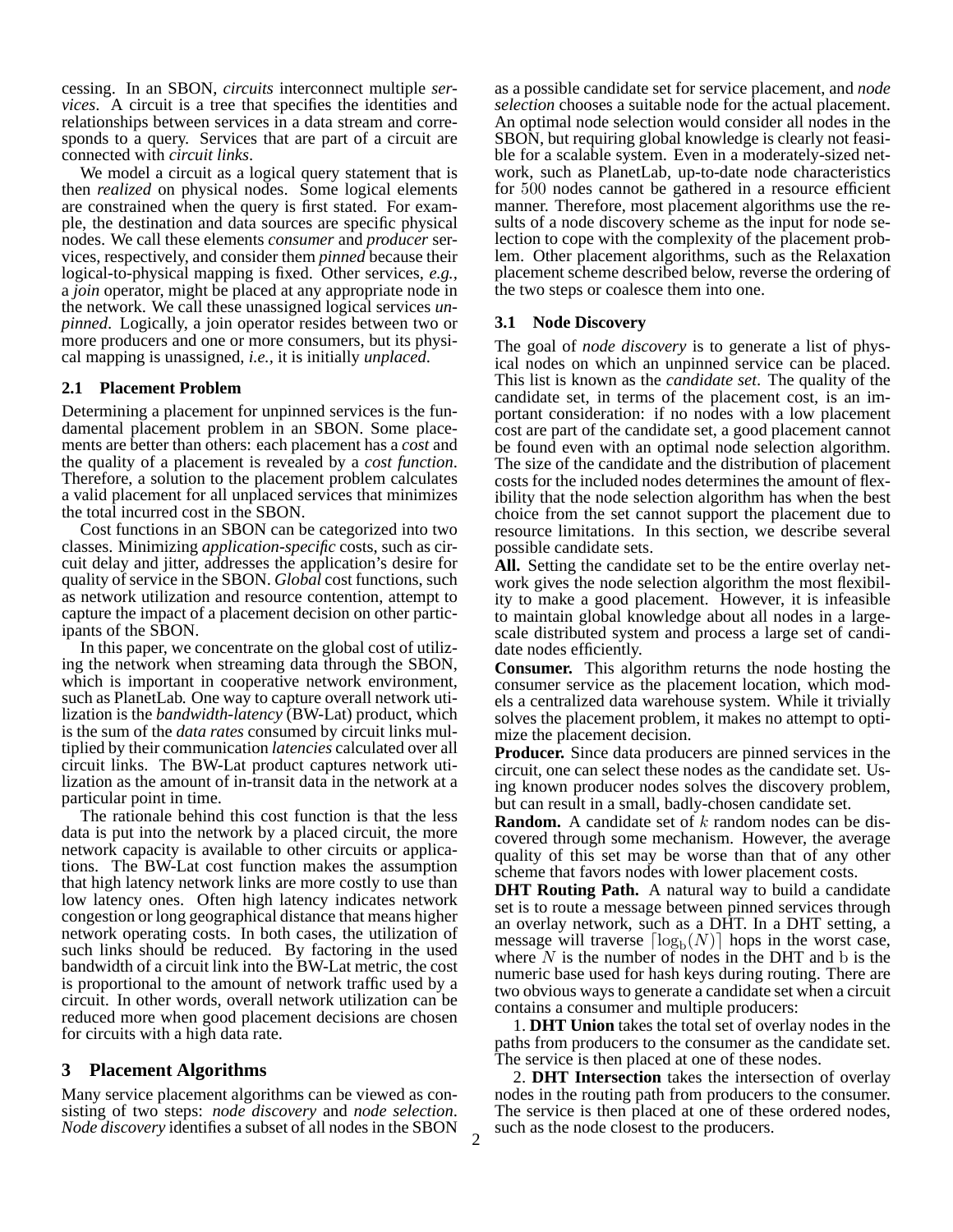The goal of this paper is to explore the performance of these two DHT routing schemes in comparison with the other schemes and to determine their applicability for service placement in an SBON.

# **3.2 Node Selection**

For each unplaced service in a circuit, the *node selection* algorithm must place the service on some node in the candidate set. In this paper, we consider three general selection algorithms. Other selection schemes are possible, but will produce placements no better than optimal selection. Of course, no selection algorithm is necessary when the candidate set contains only a single node.

**Random** selects a node out of the candidate set with uniform probability. This is a trivial scheme to implement, and may do well with a well-chosen candidate set. However, it does not attempt to optimize the placement decision.

**Optimal** chooses the best node from the candidate set with respect to some metric, such as network utilization or application latency. In this paper, we consider the BW-Lat product from Section 2.1. If the candidate set is wellchosen or large, optimal may find a globally-optimal placement. However, an efficient implementation of optimal selection is hard. An exhaustive search over all possibilities may result in a large amount of network probing and computational overhead for non-trivial circuits.

**Relaxation** [11] places services using a spring-relaxation model in an artificial coordinate space [7], in which distance corresponds to latency between physical nodes in the SBON. The placement coordinate is then mapped back to physical network space to perform the actual service placement. Prior work has shown that relaxation placement performs well compared to other algorithms and supports scalable and dynamic cross-circuit optimization decision [11]. However, relaxation requires additional overhead in calculating the latency space in a distributed fashion and maintaining a mapping back to physical space.

# **4 Evaluation**

In this section we present our evaluation of DHT-based service placement compared to other, non-DHT-based placement schemes. The goal is to determine the performance of the DHTUnion and DHTIntersection algorithms when applied to different topologies and DHT parameters. Our evaluation focuses on the efficiency of network utilization, as captured by the BW-Lat product. Throughout this section, we refer to a placement algorithm by its discovery and selection schemes, *e.g., All/Random*. The Optimal selection scheme uses the BW-Lat product as its metric.

# **4.1 Experimental Set-up**

To evaluate the placement efficiency for a large number of circuits, we implemented a discrete-event simulator that operates either on the PlanetLab [16] topology with 186 nodes generated from all-pairs-ping measurements [15], or an artificial 600-node transit-stub topology created by the GATech topology generator [17]. After placing 1000 circuits each consisting of 4 pinned producers, 1 unpinned service, and 1 pinned consumer, the simulator calculates the placement cost per circuit for each of the placement algorithms. The four producers in the



Figure 1: **Non-DHT**: CDF of the BW-Lat product on the PlanetLab topology.

| <b>Node</b>        |                  | <b>Topology</b>  |          |                     |          |
|--------------------|------------------|------------------|----------|---------------------|----------|
| <b>Discovery</b>   | <b>Selection</b> | <b>PlanetLab</b> |          | <b>Transit-Stub</b> |          |
|                    |                  | $b=2$            | $b = 64$ | $b=2$               | $b = 64$ |
| All                | Optimal          | 1.00             |          | 1.00                |          |
| All                | Relax.           | 1.24             |          | 1.09                |          |
| RandomSet(6)       | Optimal          | 1.26             |          | 1.36                |          |
| Producer           | Random           | 1.60             |          | 1.43                |          |
| Consumer           |                  | 1.70             |          | 1.63                |          |
| All                | Random           | 1.96             |          | 1.84                |          |
| <b>DHTUnion</b>    | Optimal          | 1.13             | 1.13     | 1.14                | 1.18     |
| DHTUnion-NoProd    | Optimal          | 1.17             | 1.31     | 1.16                | 1.31     |
| <b>DHTUnion</b>    | Random           | 1.60             | 1.63     | 1.56                | 1.52     |
| DHTIntersec.       |                  | 1.68             | 1.67     | 1.63                | 1.63     |
| DHTIntersec.-Split |                  | 1.61             | 1.55     | 1.59                | 1.54     |
| DHTIntersec.-Data  |                  | 2.82             | 1.96     | 3.31                | 2.25     |

Table 1: 80th percentile of the BW-Lat product as a ratio of the 80th percentile of *All/Opt* after placing 1000 circuits for two topologies with DHT bases 2 and 64.

circuits produce streams with a data rate of  $2 \text{ kb/s}$  each, which are then aggregated into a single  $1 \text{ kb/s}$  stream by the unpinned service.

Two separate DHT implementations were used for the DHT-based placement schemes. We leverage a recent DHT implementation by crawling the *OpenHash* [10] routing tables running on PlanetLab, which uses the *Bamboo* [12] routing algorithm. OpenHash has a DHT key base of 2 and a leaf set size of 8. We performed latency measurement with *Scriptroute* [14] to fill in the missing Bamboo nodes in the all-pair pings data. We also implemented our own Pastry-like DHT, called *Pan*, which allowed us to vary the key base. A comparison of Pan and Bamboo routing with key base 2 shows that the average routing hop count of Pan is within  $2\%$  of Bamboo's value. Both DHTs used are proximity-aware because otherwise the DHT routing paths would be essentially random. The Pan implementation follows Pastry's approach to achieve proximity awareness by prefering DHT nodes for its routing tables that are close in terms of latency.

# **4.2 Network Utilization**

The experiment in Figure 1 depicts the efficiency of network utilization in terms of the amount of data in the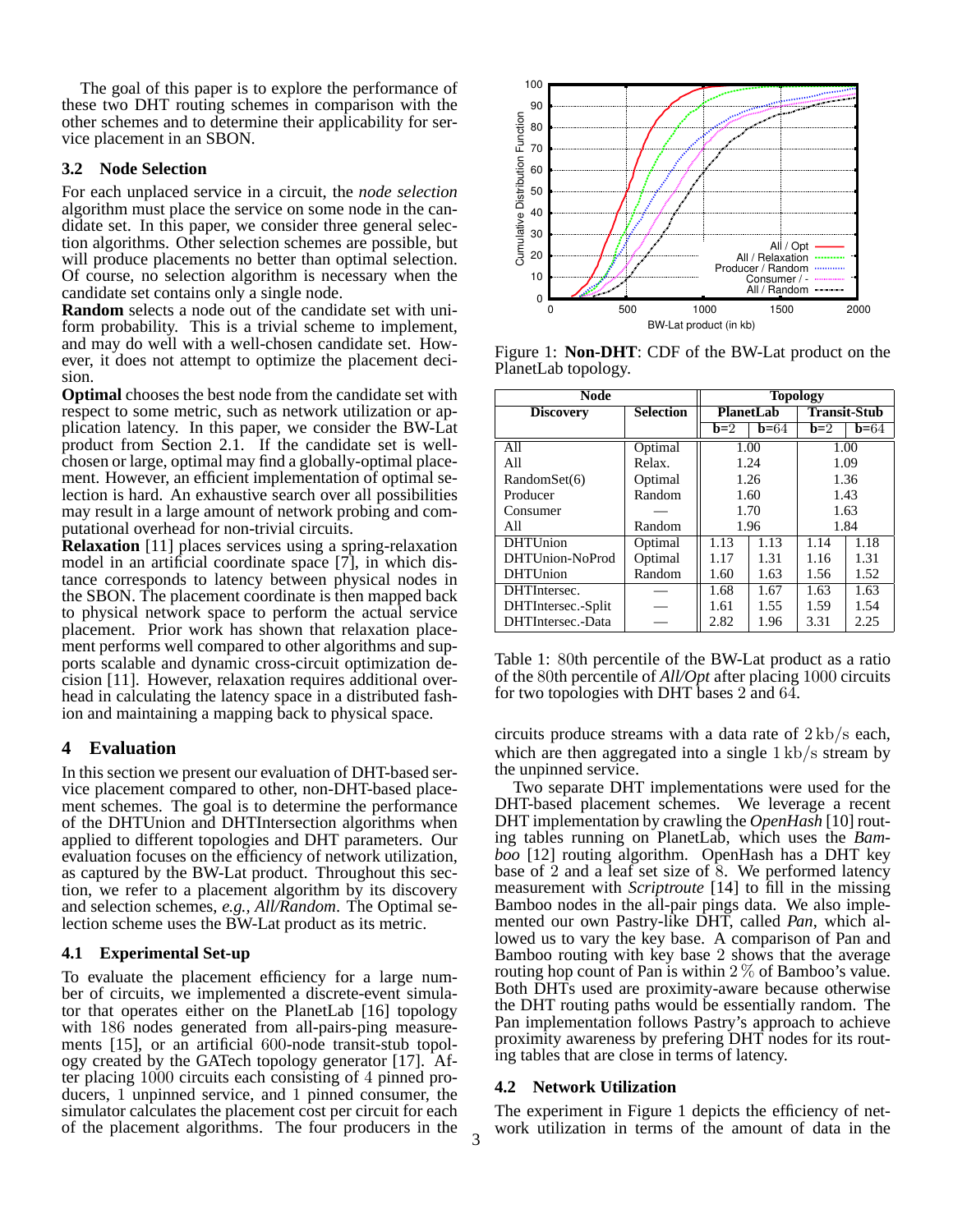

Figure 2: **DHTUnion**: CDF of the BW-Lat product with Bamboo (base=2) on the PlanetLab topology.

network for five different, non-DHT placement schemes. Each curve shows the BW-Lat distribution as a CDF after placing 1000 circuits. As expected, *All/Opt* performs best and *All/Random* worst. *All/Relaxation* is close to optimal, and outperforms the random selection of a producer (*Producer/Random*) and consumer placement (*Consumer/—*). We will use these placement schemes as baselines for comparison to DHT-based placement. All our experimental results for DHT-based service placement are summarized in Table 1. The data is listed as the ratio of the 80th percentile of the BW-Lat product compared to the 80th percentile of *All/Opt* after placing 1000 circuits using various placement schemes. In the next two sections, we discuss the results for two DHT-based node discovery schemes, *DHTUnion* and *DHTIntersection*, using several topologies and DHT parameters.

#### *4.2.1 DHTUnion*

The DHTUnion scheme for node selection uses the DHT routing paths from the producers to the consumer in a circuit to obtain a set of candidate nodes for service placement. The size and the quality of the set with respect to the placement cost function, will depend on the network topology and the specifics of the particular DHT, such as its network awareness, key base and leaf set size. Most DHTs are optimized for efficient key retrieval, which means that the number of routing hops is kept low by choosing a large key base. However, this reduces the size of the candidate set for node selection when using a DHT, potentially missing good placement nodes from the set. In terms of quality, the choice of the routing path by the DHT will determine the suitability of the candidate set for service placement.

**PlanetLab Topology.** In Figure 2, we plot the distribution of the BW-Lat product for three variations of the DHTUnion scheme on the PlanetLab topology using the Bamboo DHT. For such a small topology, many nodes are included in the candidate set because the Bamboo deployment on PlanetLab has a large average routing path length of 3.18 hops due to its binary key base. Therefore, the figure shows that *DHTUnion/Opt* placement performs well compared to *All/Opt*: the candidate set covers a significant fraction of all nodes and therefore is likely to include at least one good placement node. However, this good place-



Figure 3: **DHT-Union**: CDF of the BW-Lat product with Pan (base=64) on 600-node transit-stub topology.

ment node must be found through an expensive exhaustive search.

The DHT contributes little to placement efficiency, which is supported by the fact that *RandomSet(*6*)/Opt* (1.26) performs similarly to *DHTUnion/Opt* (1.13). RandomSet uses a node size of six because this is close to the average number of nodes in the DHTUnion candidate set. A random choice of six nodes out of 186 is likely to include a good placement candidate. This is especially the case for the PlanetLab network, which mainly interlinks well-provisioned educational institutions [4]. In general, performing optimal node selection on large candidate sets is not desirable because of the probing and computational overheads when placing complex circuits with multiple unpinned services. The *DHTUnion/Random* algorithm (1.60) has a similar cost as *Producer/Random* (1.60) and *Consumer/—* (1.70) because of the probability that either the producer or consumer nodes are chosen randomly.

We study the effect of a more efficient DHT deployment on PlanetLab by simulating a DHT with a larger key base of 64. For this DHT, the average routing path length drops to 1.6 hops. Table 1 shows that the performance of DHTUnion/Opt is still good (1.13) when compared to *All/Opt*. Although the DHT routing paths are shorter due to the larger key base, the candidate set now becomes dominated by the 5 nodes hosting either pinned producers or consumers. We verify this claim with the DHTUnion-NoProd scheme: when the producer nodes are removed from the candidate set in *DHTUnion-NoProd/Opt* placement, the placement cost increases to 1.31. This means that the in-network DHT routing path is not long enough to contribute a good placement node.

**Transit-Stub Topology.** The problem of a small, lowquality candidate set, as returned by DHTUnion, is even more pronounced in larger topologies. In Figure 3, we consider an efficient DHT deployment with a key base of 64 deployed on a 600-node transit-stub topology. The average DHT path length here is 1.89 hops. In this topology, *DHTUnion/Opt* (1.18) performs worse than *All/Relaxation* (1.09). Removing the producer nodes (*DHTUnion-NoProd/Opt*) reduces the efficiency to 1.31, resulting in only a small gain when compared to *RandomSet(*6*)/Opt* (1.36).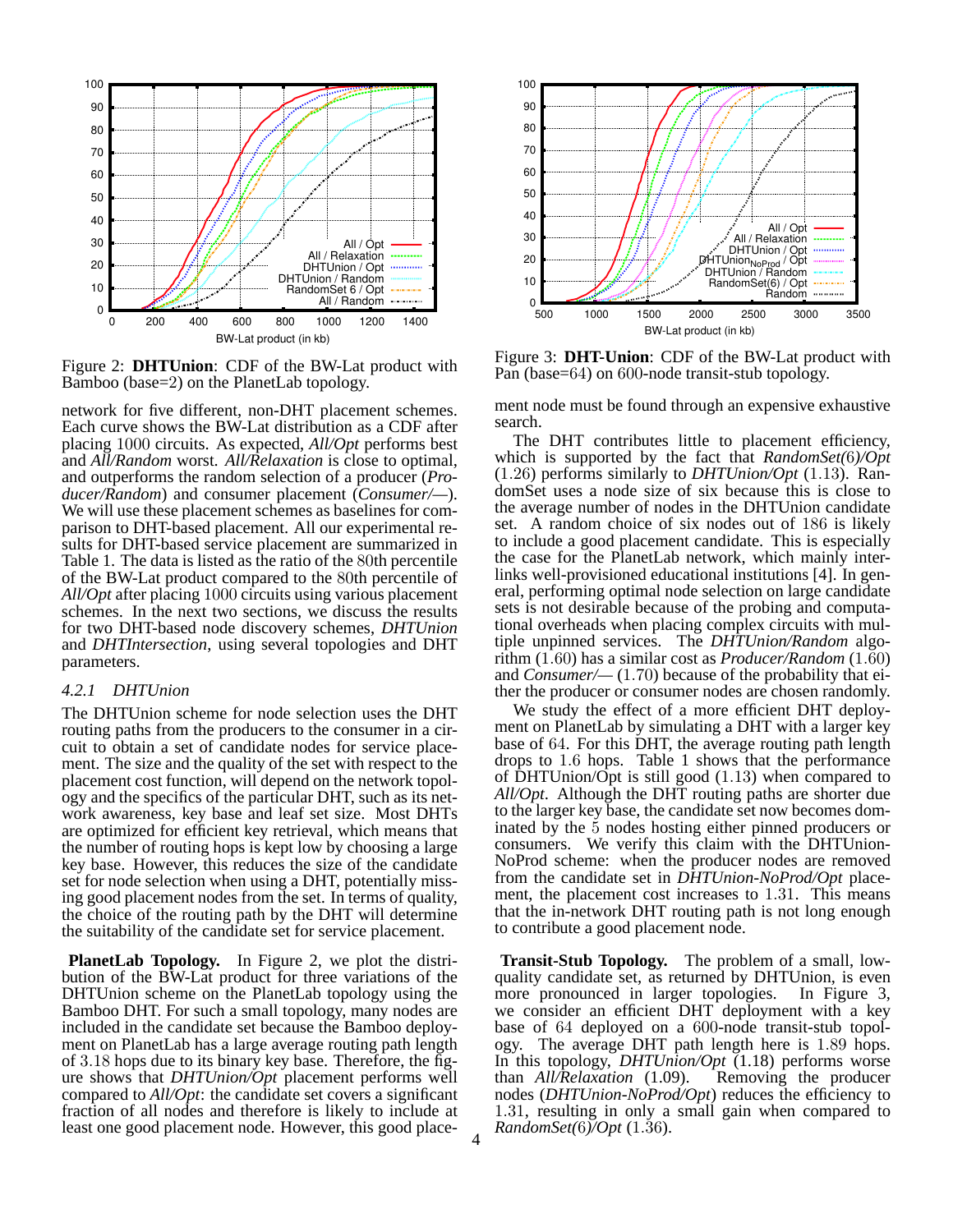

Figure 4: **RandomSet/Opt**: BW-Lat product with Pan (base=64) on 600-node transit-stub topology.



Figure 5: **DHT-Intersection**: CDF of the BW-Lat product with Bamboo (base=2) on the PlanetLab topology.

An obvious way to enlarge the candidate set is to consider the round-trip DHT routing path. However, increasing the size of candidate set without picking good nodes does not lead to efficient service placement in a large topology. The experiment in Figure 4 with the same 600-node transit-stub topology investigates the minimum size of a randomly chosen candidate set (RandomSet $(k)$ ) that is necessary to perform a good node selection with an exhaustive search (Opt). Even when the candidate set includes 10 % of all nodes, it does not achieve the performance of *All/Relaxation* placement. Note that RandomSet performs worse on the transit-stub topology than before because this network is not as homogeneous as PlanetLab.

### *4.2.2 DHTIntersection*

The DHTIntersection discovery scheme considers the nodes in the intersection of all DHT routing paths between the producers and the consumer as the candidate set. It relies on the route convergence property of DHT routing [5], which states that routing paths to the same destination are likely to converge. A service is then placed on the farthest node along the path that is shared by all other routing paths. In this case, node discovery is equivalent to selection, so the selection scheme is represented by —.

In Figure 5, we evaluate three types of DHTIntersection. The overlapping curves of *DHTIntersection/—* and

*Consumer/—* reveal that DHTIntersection performs only marginally better than consumer selection. In most cases the intersection of the four routing paths from the producers to the consumer contains only the node hosting the consumer. This means that DHTIntersection is not a good scheme for unpinned services with a large fan-in. Since the candidate set returned by DHTIntersection contains a single node in most cases, varying the node selection scheme is unnecessary.

The DHTIntersection-Split scheme recognizes this lack of convergence of multiple routes by assuming that an unpinned service can be *split* into sub-services. These sub-services can then be placed independently. A subservice is created at the intersection between any two routing paths from producers to consumer. This is similar to the setup of multicast trees in DHT-based systems, such as Scribe [5], where a multicast node is created at the node joining the path from a new subscriber to the root of the multicast tree. The graph shows that splitting services improves the fraction of cases, in which services are placed in-network. However, it does not reach the performance of *All/Relaxation*, which optimizes for the BW-Lat product. Moreover, it is not applicable if services cannot be decomposed into sub-services.

Application-level multicast schemes based on DHTs often send data along DHT routing hops. This has the advantage that the data flows benefit from the resilience and load-balancing properties of the DHT but it also incurs the penalty of more network traffic in the system. To evaluate this effect, the final placement scheme is DHTIntersection-Data, as shown in Figure 5, which in addition to using the DHT for service placement, also routes the data itself through the DHT. The last row in Table 1 suggests that the penalty is directly related to the key base, which determines the number of hops in the routing path. For the Bamboo DHT on PlanetLab, the penalty of routing data through the DHT compared to *All/Opt* placement is almost a factor of 3. We suggest that many applications would benefit from including their own resilience mechanisms at the application-level without paying the price for using the DHT for data routing.

#### **4.3 Summary**

Our experiments suggest that DHTs are less efficient than non-DHT alternatives, such as Relaxation placement, for service placement in SBONs. DHTs are designed for efficient key lookup, but this yields small candidate set sizes for service placement. Using a small key base increases the number of routing hops thus helping node discovery but also reduces the efficiency of key lookup for other applications sharing the DHT. A large key base, such as in one-hop routing, may not return enough useful nodes for service placement.

Another drawback is the low quality of the obtained candidate set from the DHT, which makes it necessary to perform a costly exhaustive search through all placement possibilities. Fundamentally, DHTs are not designed to optimize stream-based processing in the overlay network. A topology-aware DHT uses only latency to optimize its overlay routing paths. Since DHTs are connection-less by nature and thus unaware of the data streams in the SBON, they cannot easily optimize their routing tables for efficient service placement. Algorithms, such as Relaxation place-